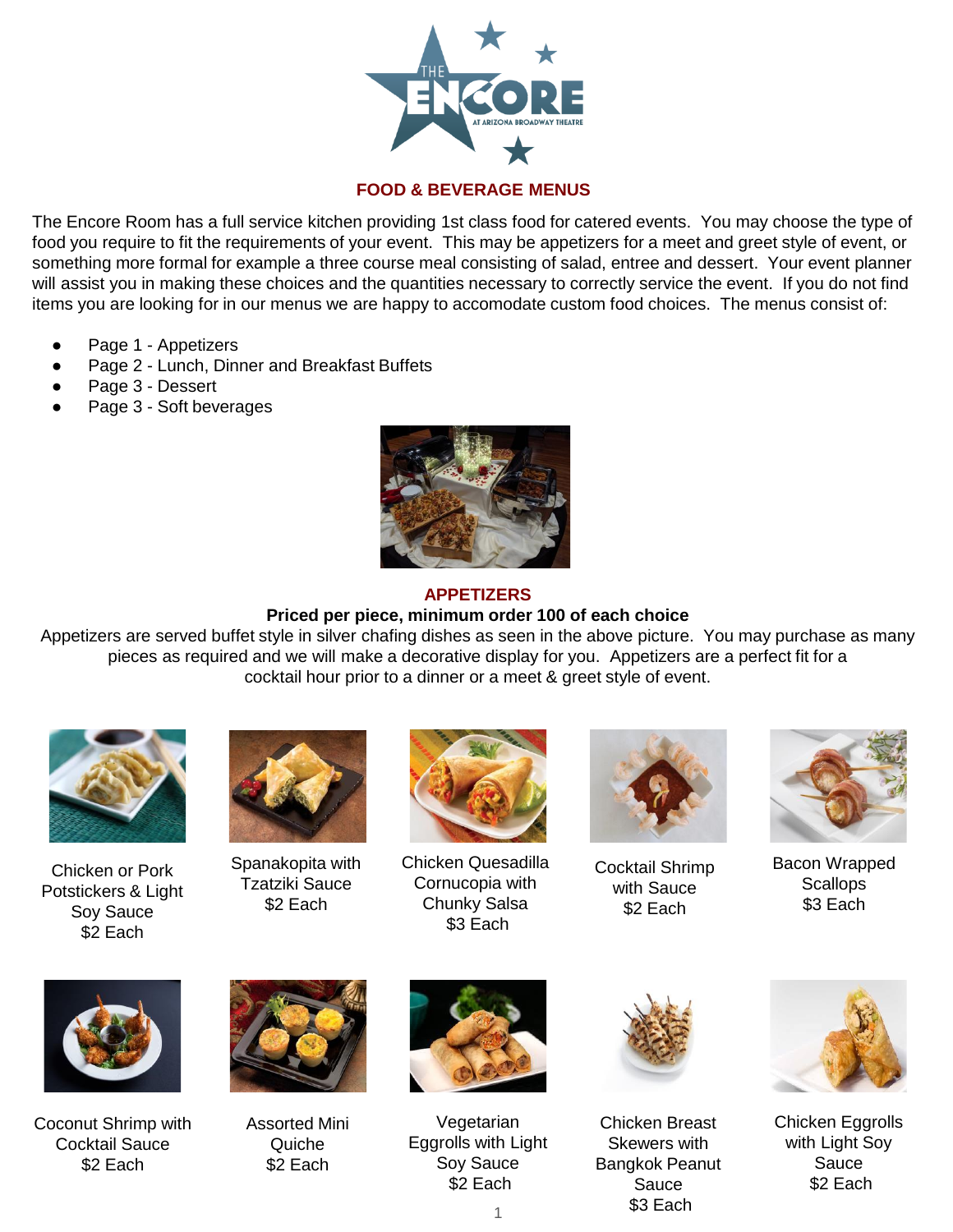

### **BUFFETS**

Lunch and dinner buffets are prepared in a variety of flavor themes as demonstrated below. The food is ready at a time of your choosing and will remain stocked for one hour while your guests file through the buffet line. The advantage to buffet service is being able offer a selection of different foods so your guests may pick and choose to suit different tastes while taking the desired quantity. All buffets consist of bread, salad, entree, potato, vegetable and dessert. Additions and substitutions can be made with advanced noticed and may require a price variance.

# **\$39 Broadway**

Salad & Bread - Caesar Salad, Florentine Pasta Salad, Dinner Rolls & Whipped Butter Entrée - Beef Brochettes, Chicken Marsala, Roasted Potato Wedges, Assorted Vegetables Dessert - Black Forest Dessert

### **\$29 BBQ**

Salad & Bread – Homestyle Coleslaw, Macaroni Salad, Corn Muffins and Butter Entrée – BBQ Beef Brisket, BBQ Chicken breast, Roasted Potato Wedges, Assorted Vegetables Dessert – Peach Cobbler

### **\$29 Southwest**

Tri Color Tortilla Chips & Salsa Entrée – Pork Carnitas, Chicken Tinga, Black Beans, Spanish Rice Condiments – Tortillas, Chopped Onion, Diced Tomato, Shredded Lettuce, Cheese, Sour Cream Dessert – Tres Leche Cake

#### **\$29 Roma**

Salad & Bread – Caesar Salad, Dinner Rolls & Whipped Butter Entrée – Chicken Marsala, Italian Meatballs, Linguine & Marinara Sauce, Roasted Potato Wedges, Assorted **Vegetables** Dessert - Lemon & Cream Shortcake

#### **\$16 Deli**

Salad – Coleslaw, Macaroni Pasta Salad Entrée – 6 Inch Sub Roll, Sliced Ham and Turkey, Sliced Cheeses, Lettuce, Onion, Tomato, Mayo, Yellow Mustard

# **BREAKFAST**

### **\$18 Traditional Cooked Breakfast**

Breakfast Pastry and Fruit Trays Scrambled Eggs, Breakfast Potatoes, Sausage Patties, Bacon Strips with Ketchup and Hot Sauce Condiments Orange Juice and Coffee

# **\$12 Continental Breakfast**

Breakfast Pastry and Fruit Trays served with Orange Juice and Coffee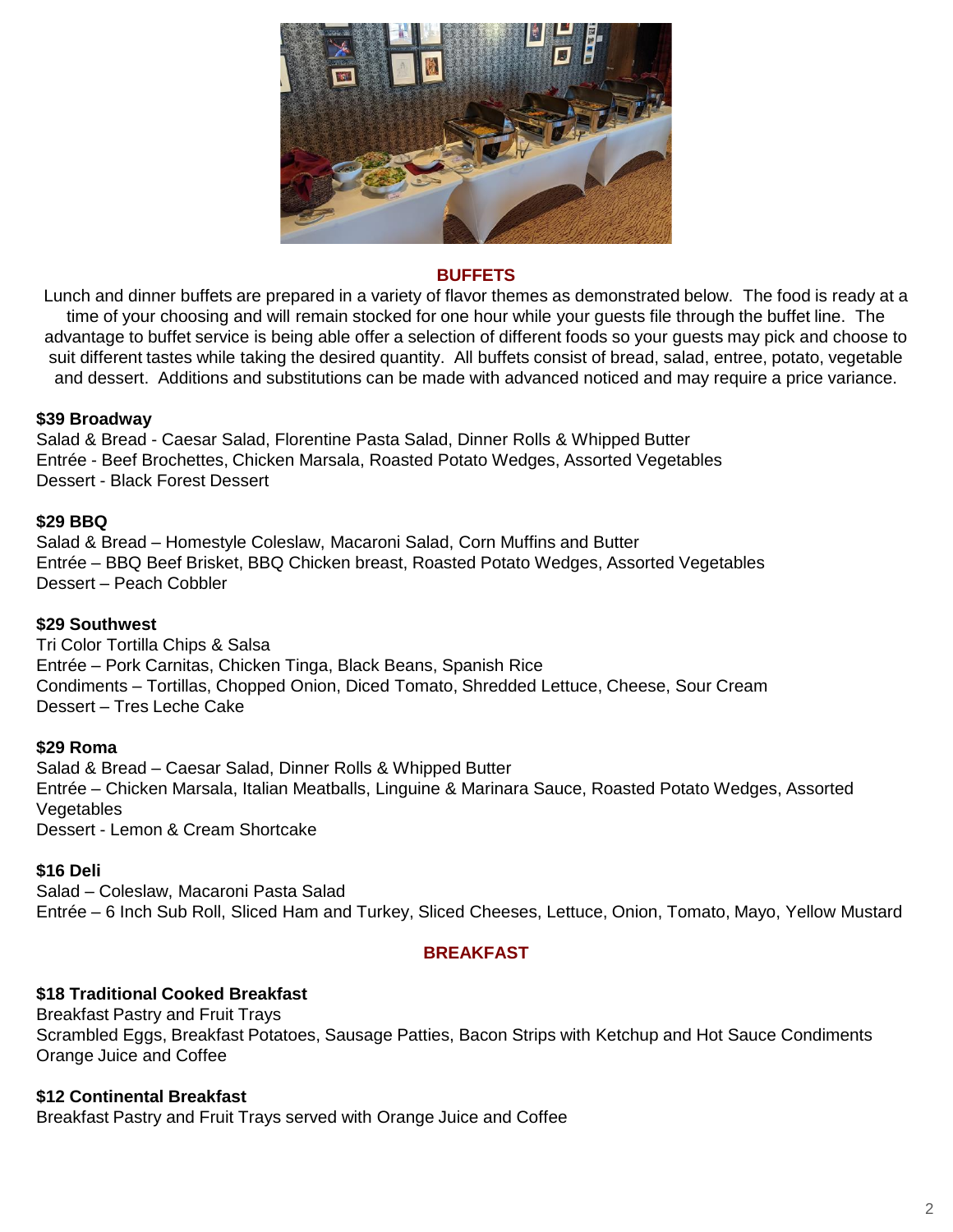# **DESSERTS**

**Plated desserts** - choose a plated dessert from the list below to compliment your dinner or lunch choices:



Salted Caramel Vanilla Crunch \$7 Slice



Brownie Caramel **Cheesecake** \$7 Slice



White Chocolate Raspberry Cheesecake \$7 Slice



**Flourless** Chocolate Torte \$7 Slice



Key Lime Pie \$7 Slice



Black Forest Cake \$5 Slice



**Dulce** Chimichanga **Cheesecake** \$6 Each



Reeses Peanut Butter Pie \$6 Slice



Creme Brulee **Cheesecake** \$7 Slice



5 Layer Chocolate Cake \$8 Slice

### **DESSERT BUFFET**

Dessert buffet consists of mini pieces displayed on platters making a decorative centerpiece to your event. This is a great option when you want you guests to have a variety of confectionary delights. Create your own buffet by choosing 3 dessert choices for \$12 per person or 5 for \$18 per person from the above list.

# **Dessert Station Choices**

Lemon & Cream Shortcake Tres Leche Cake, Strawberry Shortcake German Chocolate Cake



**Dessert Station Choices** German Chocolate Cake Black Forest Cake, Carrot Cake Dulce Chimichanga Cheesecake Tiramisu

### **SOFT BEVERAGE CHOICES - TABLE SERVICE OR BEVERAGE STATION**

**Table Service** – Service staff will bring beverages to the table and follow up with unlimited refills during the event. Choices include Folgers premium coffee, soda by Pepsi and freshly brewed iced tea for \$4.00 per person



**Soft Beverage Station -** Served on a buffet table the station is available for self service for the duration of the event and refreshed as necessary by our staff.

**Option 1 -** Lemonade, iced tea and water \$4 per person

**Option 2 -** Freshly brewed coffee, iced tea and water \$5 per person

**Option 3** - Canned soda station, pre-ordered quantities \$1 per can

**Option 4** - Custom choices decided by you 3